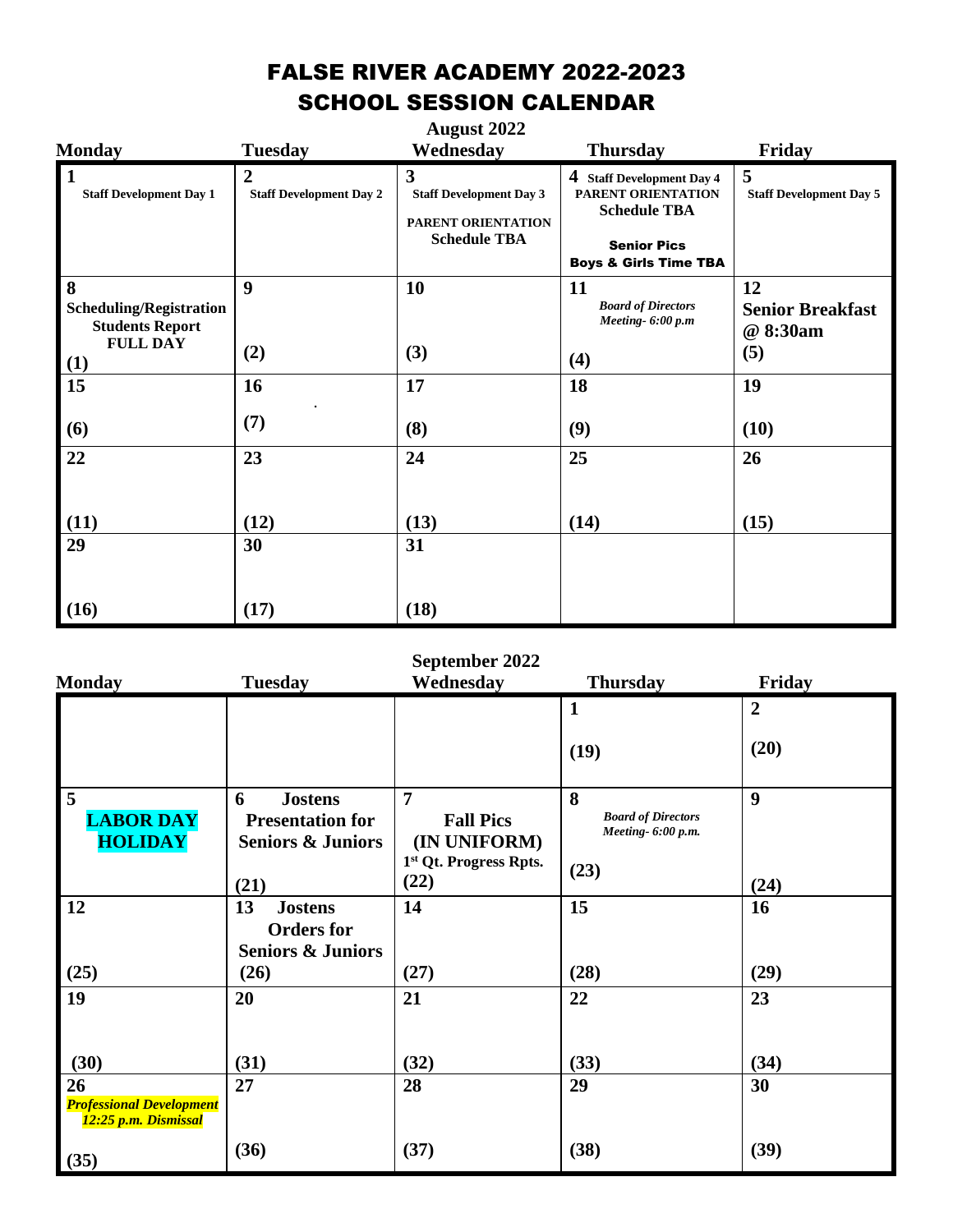| <b>Monday</b>                                                                   | <b>Tuesday</b>                                                                                                            | October 2022<br>Wednesday                                                                  | <b>Thursday</b>                                                                              | Friday                                                         |
|---------------------------------------------------------------------------------|---------------------------------------------------------------------------------------------------------------------------|--------------------------------------------------------------------------------------------|----------------------------------------------------------------------------------------------|----------------------------------------------------------------|
| $\mathbf{3}$                                                                    | $\overline{\mathbf{4}}$                                                                                                   | 5                                                                                          | 6                                                                                            | $\overline{7}$                                                 |
| (40)                                                                            | (41)                                                                                                                      | (42)                                                                                       | (43)                                                                                         | (44)                                                           |
| 10<br><b>FALL BREAK</b><br><b>NO SCHOOL</b>                                     | 11<br><b>Parent - Teacher</b><br><b>Conferences/</b><br><b>Professional</b><br><b>Development 6</b><br><b>NO STUDENTS</b> | 12<br><b>FALL PIC</b><br><b>MAKE UPS</b><br>(IN UNIFORM)<br>Begin $2^{nd}$ Quarter<br>(45) | 13<br><b>Board of Directors</b><br>Meeting-6:00 p.m<br><b>REPORT</b><br><b>CARDS</b><br>(46) | 14<br>1 <sup>st</sup> Quarter<br><b>Awards Program</b><br>(47) |
| 17<br>(48)                                                                      | 18<br>(49)                                                                                                                | 19<br>(50)                                                                                 | 20<br>(51)                                                                                   | 21<br>(52)                                                     |
| 24<br><b>Professional</b><br><b>Development</b><br>12:25 p.m. Dismissal<br>(53) | 25<br>(54)                                                                                                                | 26<br>(55)                                                                                 | 27<br>(56)                                                                                   | 28<br>(57)                                                     |
| 31<br>(58)                                                                      |                                                                                                                           |                                                                                            |                                                                                              |                                                                |

## **November 2022**

| <b>Monday</b>                                              |                | <b>Tuesday</b>                               | Wednesday                                                              | <b>Thursday</b>                                       | Friday                                       |
|------------------------------------------------------------|----------------|----------------------------------------------|------------------------------------------------------------------------|-------------------------------------------------------|----------------------------------------------|
|                                                            |                | 1                                            | $\overline{2}$                                                         | $\overline{\mathbf{3}}$                               | $\overline{\mathbf{4}}$                      |
|                                                            |                | (59)                                         | (60)                                                                   | (61)                                                  | (62)                                         |
| 6<br><b>DAYLIGHT</b><br><b>SAVINGS</b><br><b>TIME ENDS</b> | $\overline{7}$ | 8                                            | $\boldsymbol{9}$<br>2 <sup>nd</sup> Quarter<br><b>Progress Reports</b> | 10<br><b>Board of Directors</b><br>Meeting- 6:00 p.m. | 11                                           |
|                                                            | (63)           | (64)                                         | (65)                                                                   | (66)                                                  | (67)                                         |
| 14                                                         |                | 15                                           | 16                                                                     | 17                                                    | 18                                           |
| (68)                                                       |                | (69)                                         | (70)                                                                   | (71)                                                  | (72)                                         |
| 21<br><b>THANKSGIVING</b><br><b>HOLIDAYS</b>               |                | 22<br><b>THANKSGIVING</b><br><b>HOLIDAYS</b> | 23<br><b>THANKSGIVING</b><br><b>HOLIDAYS</b>                           | 24<br><b>THANKSGIVING</b><br><b>DAY</b>               | 25<br><b>THANKSGIVING</b><br><b>HOLIDAYS</b> |
| 28                                                         |                | 29                                           | 30                                                                     |                                                       |                                              |
| (73)                                                       |                | (74)                                         | (75)                                                                   |                                                       |                                              |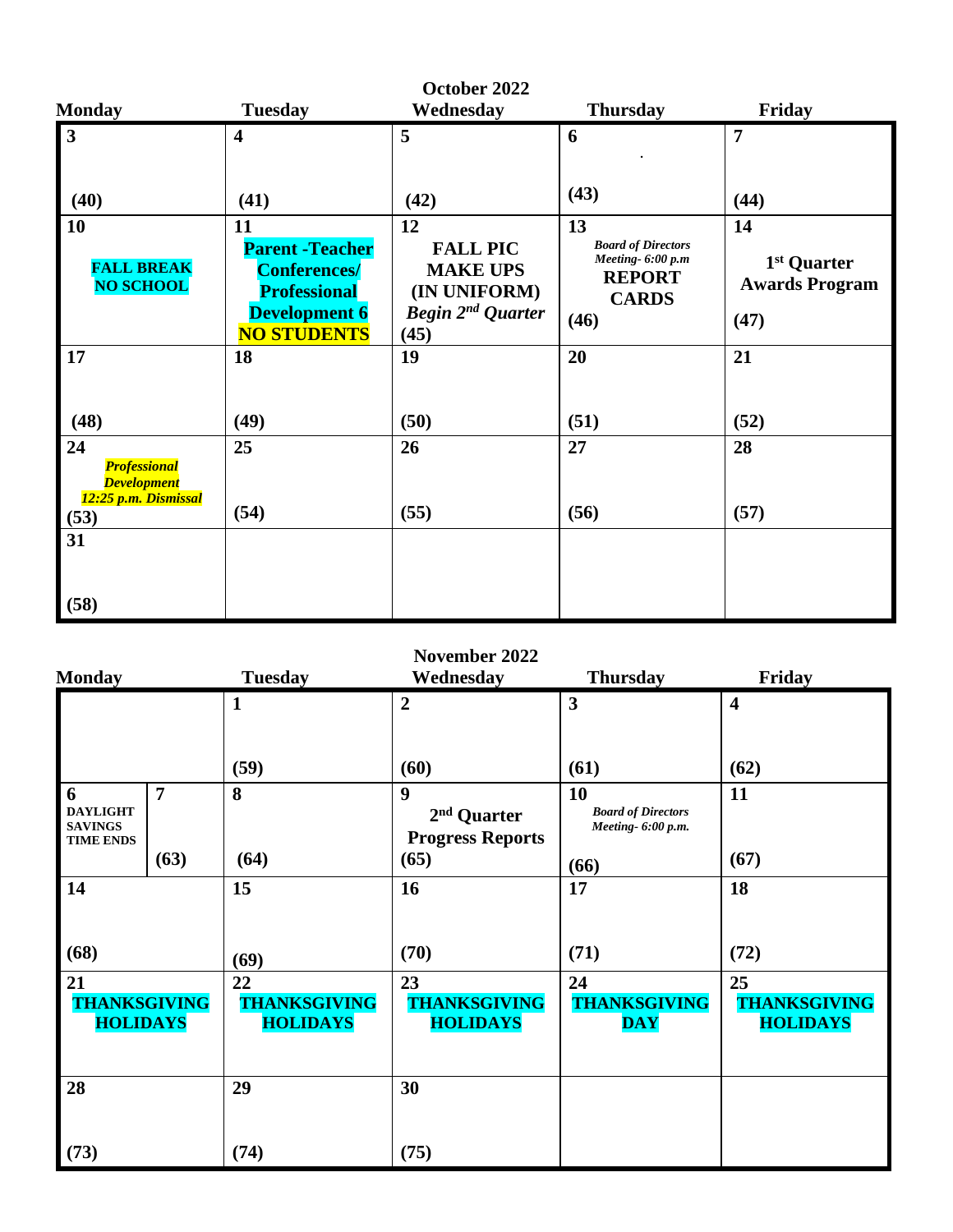| <b>Monday</b>                       | <b>Tuesday</b>                      | December 2022<br>Wednesday                                                                                   | <b>Thursday</b>                           | Friday                                    |
|-------------------------------------|-------------------------------------|--------------------------------------------------------------------------------------------------------------|-------------------------------------------|-------------------------------------------|
|                                     |                                     |                                                                                                              | $\mathbf{1}$                              | $\overline{2}$                            |
|                                     |                                     |                                                                                                              | (76)                                      | (77)                                      |
| 5                                   | 6                                   | $\overline{7}$                                                                                               | 8<br><b>Board of Directors</b>            | $\boldsymbol{9}$                          |
| (78)                                | (79)                                | (80)                                                                                                         | Meeting-6:00 p.m.<br>(81)                 | (82)                                      |
| 12                                  | 13                                  | 14                                                                                                           | 15                                        | 16                                        |
| (83)                                | (84)                                | (85)                                                                                                         | (86)                                      | (87)                                      |
| 19<br><b>Exams</b>                  | 20<br><b>Exams</b>                  | 21<br><b>Exams</b><br>(Early Dismissal 11:30)<br>End 2 <sup>nd</sup> Quarter<br>End 1 <sup>st</sup> Semester | 22<br><b>CHRISTMAS</b><br><b>HOLIDAYS</b> | 23<br><b>CHRISTMAS</b><br><b>HOLIDAYS</b> |
| (88)<br>26                          | (89)<br>27                          | (90)<br>28                                                                                                   | 29                                        | 30                                        |
| <b>CHRISTMAS</b><br><b>HOLIDAYS</b> | <b>CHRISTMAS</b><br><b>HOLIDAYS</b> | <b>CHRISTMAS</b><br><b>HOLIDAYS</b>                                                                          | <b>CHRISTMAS</b><br><b>HOLIDAYS</b>       | <b>CHRISTMAS</b><br><b>HOLIDAYS</b>       |

|                            |                               | <b>January 2023</b>     |                                                 |                 |
|----------------------------|-------------------------------|-------------------------|-------------------------------------------------|-----------------|
| <b>Monday</b>              | <b>Tuesday</b>                | Wednesday               | <b>Thursday</b>                                 | Friday          |
| $\overline{2}$             | 3                             | $\overline{\mathbf{4}}$ | 5                                               | 6               |
| <b>CHRISTMAS</b>           | <b>CHRISTMAS</b>              | <b>CHRISTMAS</b>        | <b>Begin 3rd Quarter</b>                        |                 |
| <b>HOLIDAYS</b>            | <b>HOLIDAYS</b>               | <b>HOLIDAYS</b>         | Begin 2 <sup>nd</sup> Semester                  |                 |
|                            |                               |                         | (STUDENTS RETURN)                               |                 |
|                            |                               |                         | (91)                                            | (92)            |
| 9                          | 10                            | 11                      | 12                                              | 13              |
|                            | <b>REPORT</b><br><b>CARDS</b> | <b>CLASS GROUP</b>      | <b>Board of Directors</b><br>Meeting- 6:00 p.m. | $2nd$ Quarter   |
|                            |                               | PIC (PreK-6)            |                                                 | <b>Awards</b>   |
| (93)                       | (94)                          |                         | (96)                                            | Program         |
|                            |                               | (95)                    |                                                 | (97)            |
| 16<br><b>MARTIN LUTHER</b> | 17                            | 18                      | 19                                              | 20              |
| KING, JR.                  |                               |                         |                                                 |                 |
| <b>HOLIDAY</b>             | (98)                          | (99)                    | (100)                                           | (101)           |
|                            |                               |                         |                                                 |                 |
| 23                         | 24                            | 25                      | 26                                              | 27              |
| <b>STARBASE</b>            | <b>STARBASE</b>               | <b>STARBASE</b>         | <b>STARBASE</b>                                 | <b>STARBASE</b> |
|                            |                               |                         |                                                 |                 |
| (102)                      | (103)                         | (104)                   | (105)                                           | (106)           |
| 30                         | 31                            |                         |                                                 |                 |
|                            |                               |                         |                                                 |                 |
|                            |                               |                         |                                                 |                 |
| (107)                      | (108)                         |                         |                                                 |                 |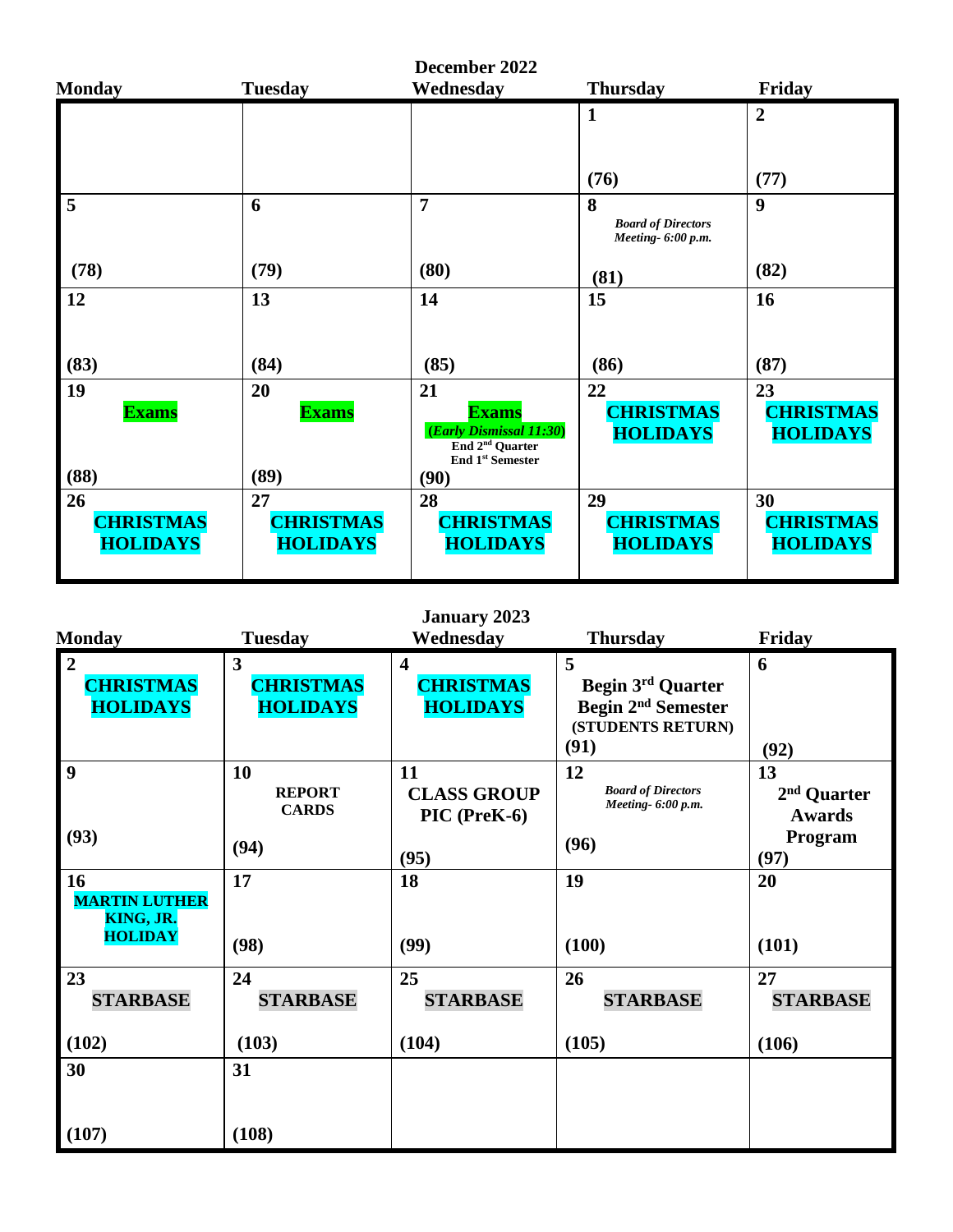| <b>February 2023</b>                       |                                            |                                                                  |                                                                   |                                            |  |
|--------------------------------------------|--------------------------------------------|------------------------------------------------------------------|-------------------------------------------------------------------|--------------------------------------------|--|
| <b>Monday</b>                              | <b>Tuesday</b>                             | Wednesday                                                        | <b>Thursday</b>                                                   | Friday                                     |  |
|                                            |                                            | $\mathbf{1}$<br>(109)                                            | $\overline{2}$<br>3rd Quarter<br><b>Progress Reports</b><br>(110) | $\mathbf{3}$<br>(111)                      |  |
| 6                                          | $\overline{7}$                             | 8                                                                | 9<br><b>Board of Directors</b><br>Meeting- 6:00 p.m.              | 10                                         |  |
| (112)                                      | (113)                                      | (114)                                                            | (115)                                                             | (116)                                      |  |
| 13<br>(117)                                | 14<br>(118)                                | 15<br><b>SPRING PICS</b><br>PreK-12<br>(Out of Uniform)<br>(119) | 16<br>(120)                                                       | 17<br>(121)                                |  |
| 20<br><b>Mardi Gras</b><br><b>Holidays</b> | 21<br><b>Mardi Gras</b><br><b>Holidays</b> | 22<br><b>Mardi Gras</b><br><b>Holidays</b>                       | 23<br><b>Mardi Gras</b><br><b>Holidays</b>                        | 24<br><b>Mardi Gras</b><br><b>Holidays</b> |  |
| 27                                         | 28                                         |                                                                  |                                                                   |                                            |  |
| (122)                                      | (123)                                      |                                                                  |                                                                   |                                            |  |

| <b>March 2023</b> |  |
|-------------------|--|
|-------------------|--|

| <b>Monday</b>                                   |                                                                   | <b>Tuesday</b> | Wednesday                 | <b>Thursday</b>                                                     | Friday                             |
|-------------------------------------------------|-------------------------------------------------------------------|----------------|---------------------------|---------------------------------------------------------------------|------------------------------------|
|                                                 |                                                                   |                | $\mathbf{1}$              | $\overline{2}$                                                      | $\mathbf{3}$                       |
|                                                 |                                                                   |                | (124)                     | (125)                                                               | (126)                              |
| 6                                               |                                                                   | $\overline{7}$ | 8                         | $\boldsymbol{9}$<br><b>Board of Directors</b><br>Meeting- 6:00 p.m. | 10                                 |
| (127)                                           |                                                                   | (128)          | (129)                     | (130)                                                               | (131)                              |
| 12<br>Daylight<br><b>Savings</b><br><b>Time</b> | 13<br><b>Begin</b><br>4 <sup>th</sup>                             | 14             | 15<br><b>REPORT CARDS</b> | 16                                                                  | 17<br>3rd Quarter<br><b>Awards</b> |
| <b>Begins</b>                                   | Quarter<br>(132)                                                  | (133)          | (134)                     | (135)                                                               | Program<br>(136)                   |
| 20                                              | <b>Professional</b><br><b>Development</b><br>12:25 p.m. Dismissal | 21             | 22                        | 23                                                                  | 24                                 |
| (137)                                           |                                                                   | (138)          | (139)                     | (140)                                                               | (141)                              |
| 27                                              |                                                                   | 28             | 29                        | 30                                                                  | 31                                 |
| (142)                                           |                                                                   | (143)          | (144)                     | (145)                                                               | (146)                              |